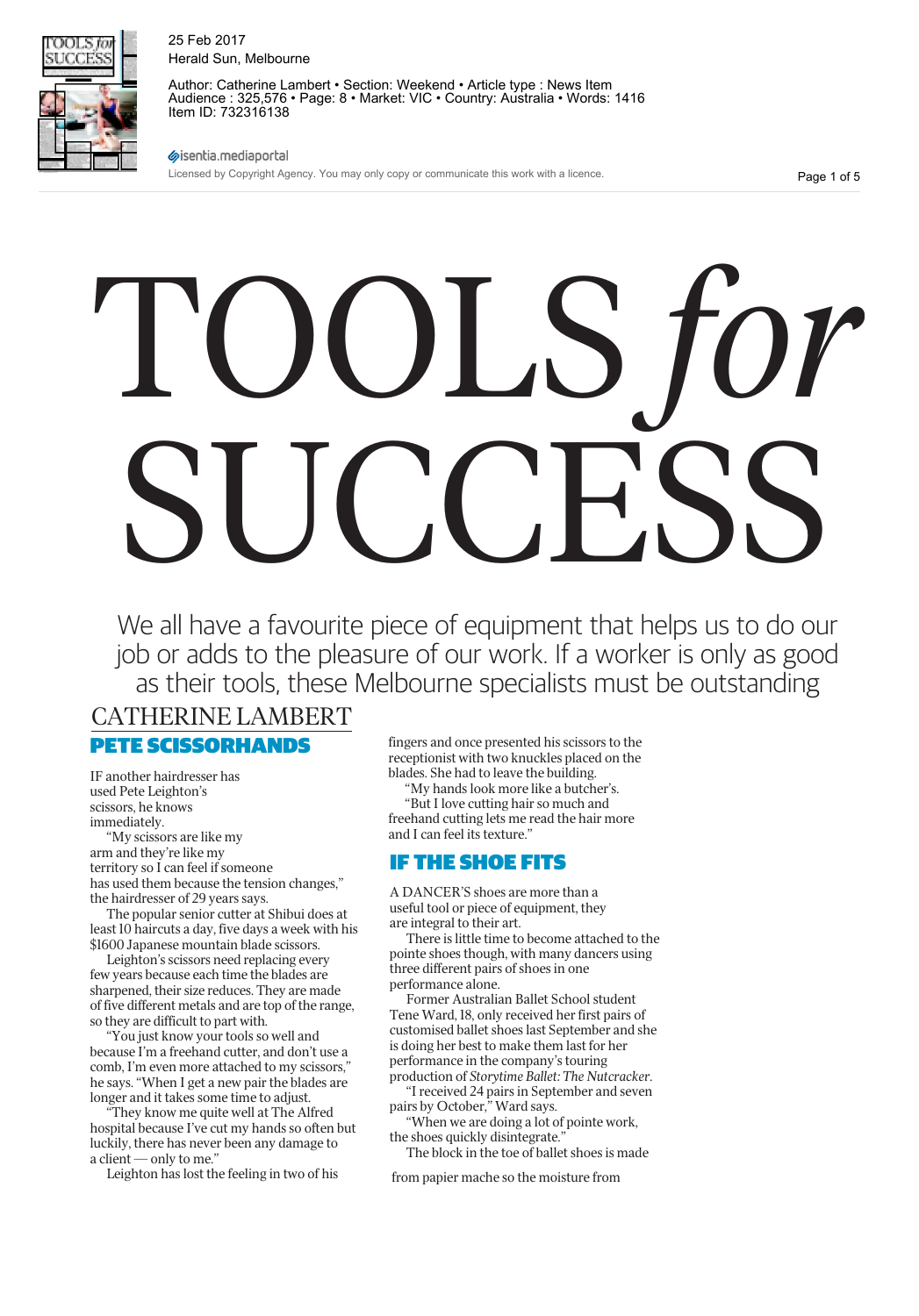

Author: Catherine Lambert • Section: Weekend • Article type : News Item Audience : 325,576 • Page: 8 • Market: VIC • Country: Australia • Words: 1416 Item ID: 732316138

#### sisentia.mediaportal

Licensed by Copyright Agency. You may only copy or communicate this work with a licence.

Page 2 of 5

dancers' feet makes it crumble, especially if they are jumping frequently or dancing en pointe.

Since dancing in customised shoes, Ward feels much more comfortable and confident while dancing. The back of the heel has been raised on her shoes and they have been made with less weight so they make a softer sound when landing on stage.

As much as she loves her shoes, she admits to being quite brutal with any new pair.

> "We all torture our shoes," she says. "I stand on them, I jump on them and when I get a new pair I put them in between the door and the door frame and shut the door on them. "You can hear the shoes crack. We

all own Stanley knives to score the soles and sometimes shave them as well if needed. If you don't have a good shoe, it's a nightmare so it's very important to us to get them just right."

It takes only seconds for Ward to get her shoes on because taking too long could mean she misses a cue on stage. Even though the shoes may look complicated to tie, she has been doing it for most of her life, more so since joining the Australian Ballet School five years ago.

"The shoes are what makes ballet because you don't find any other dance form where these shoes are worn," she says. "These shoes let me do what I love to do."

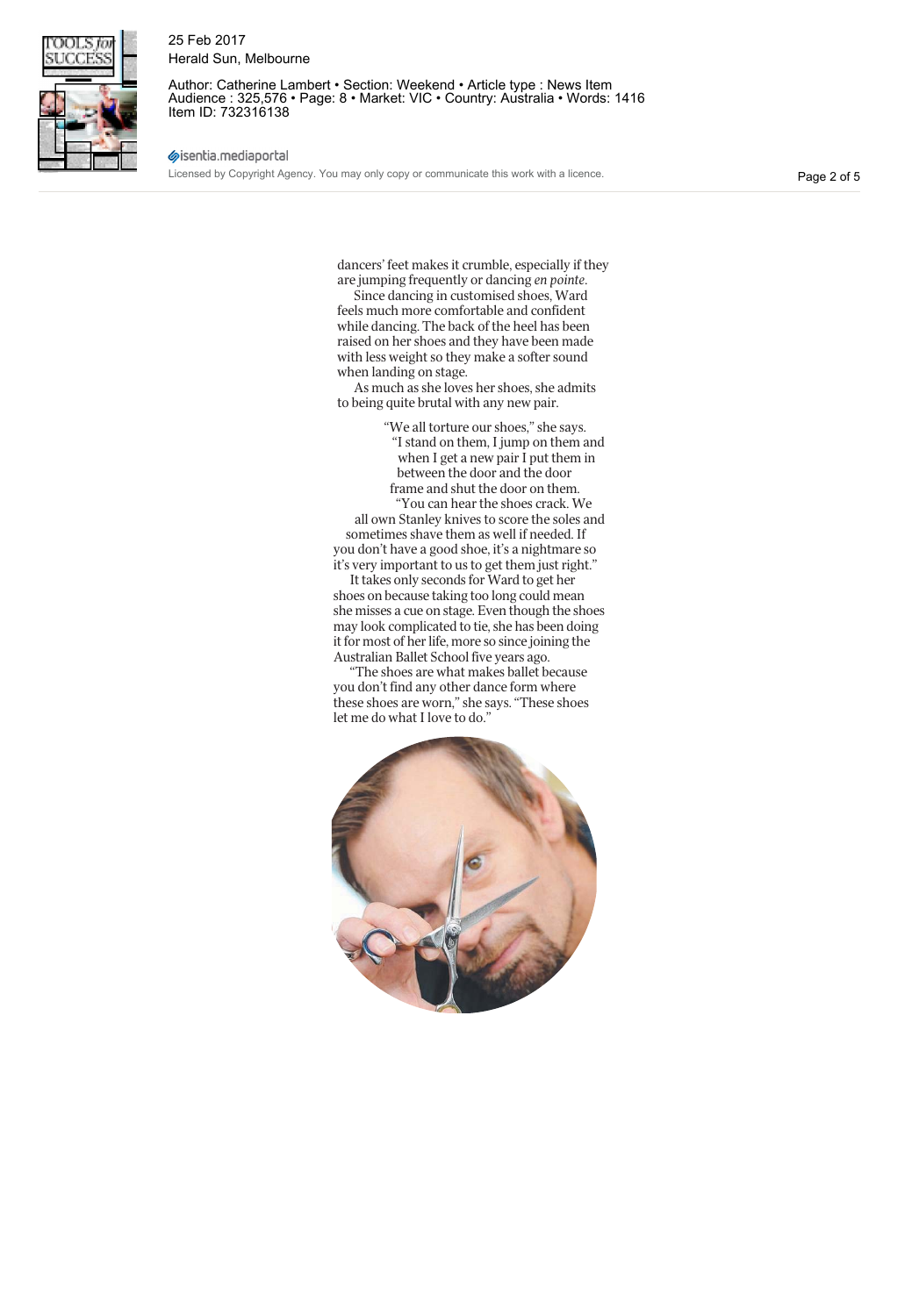

Author: Catherine Lambert • Section: Weekend • Article type : News Item Audience : 325,576 • Page: 8 • Market: VIC • Country: Australia • Words: 1416 Item ID: 732316138

#### sisentia.mediaportal

Licensed by Copyright Agency. You may only copy or communicate this work with a licence.

Page 3 of 5



# LIFESAVING EYE

PROFESSOR John Kelly has dedicated his life to treating and preventing skin cancer.

He has one of the most well-trained eyes in dermatology but even he admits he would be lost without his dermatoscope.

"I can't diagnose skin cancers with the naked eye because I feel like I'm blindfolded," Kelly says. "A diagnosis with the dermatoscope is 20-30 per cent more accurate than the naked eye."

The dermatoscope was first invented in 1989 but has been improved upon every two years subsequently. His present model is only 10 months old.

"It enables me to visualise the skin better because it eliminates surface reflection and also enables me to visualise structures under the skin so I can see the distribution of pigment," he says. "That means I can distinguish a mole from a melanoma and even distinguish different types of tumours.

"It also helps me determine how much of the surrounding tissue needs to be cut out with the mole because you can see the edges of the cancer."

Kelly diagnoses at least five patients with melanoma a week as head of the Victorian Melanoma Service at The Alfred hospital. He says for every 30 moles he sees one will be diagnosed as a melanoma.

"It's an acquired skill to use the

dermatoscope and you can see a lot of detail when you look through it," he says. "It saves a lot of unnecessary removal of moles."

# SPARKS FLYING

TIMOTHEA Jewell is not happy unless she sees sparks flying. The sculptor often spends eight hours a day sculpting intricate shapes into metal with her plasma cutter. "I love being in the studio with my tools getting my hands dirty so that at the end of the day I have an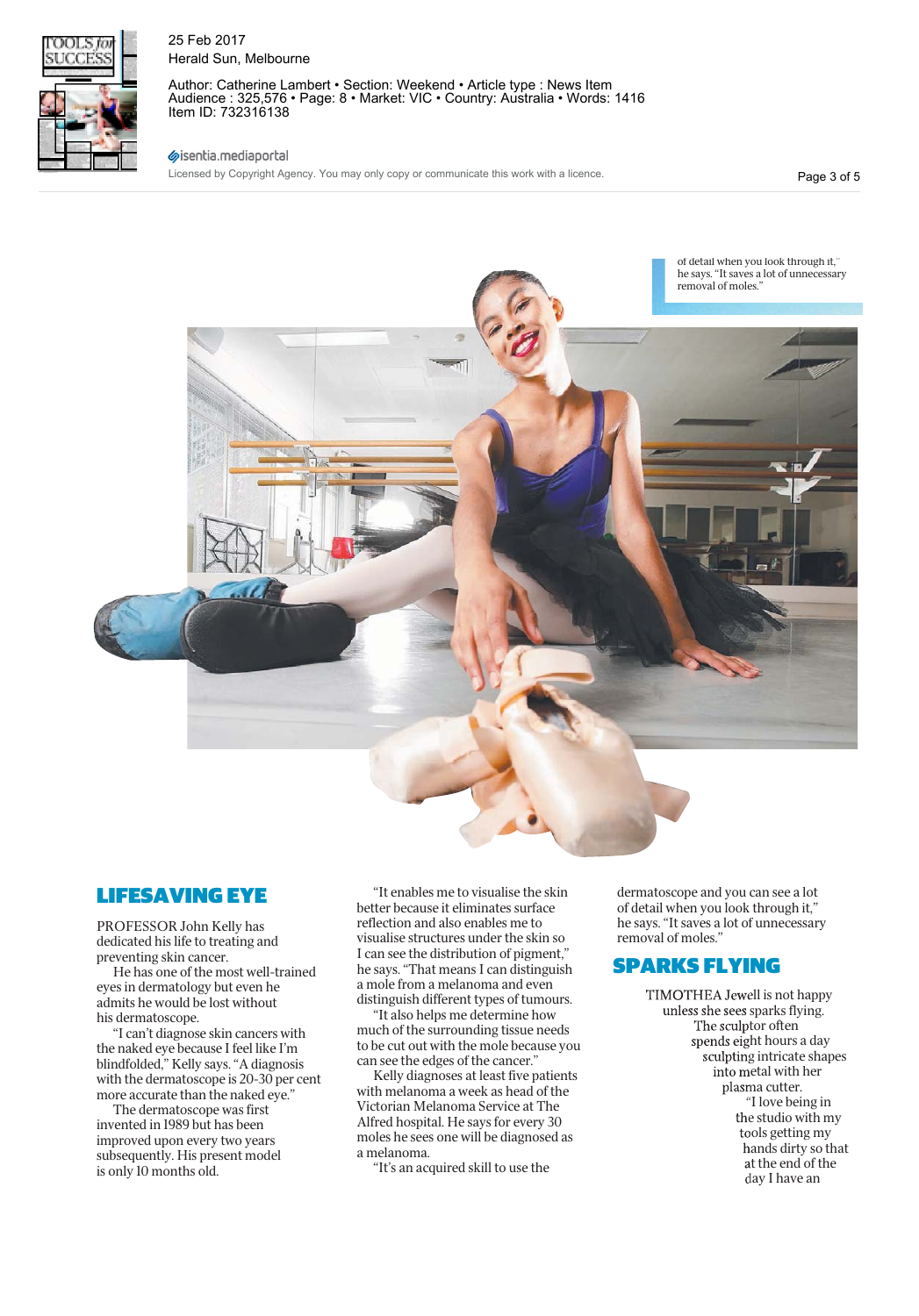

Author: Catherine Lambert • Section: Weekend • Article type : News Item Audience : 325,576 • Page: 8 • Market: VIC • Country: Australia • Words: 1416 Item ID: 732316138

#### sisentia.mediaportal

Licensed by Copyright Agency. You may only copy or communicate this work with a licence.

Page 4 of 5

enormous sense of ccomplishment," Jewell says. "I can look back at something I've made and feel proud." The plasma cutter is her favourite tool because it lets her do the finely detailed work that goes into making both small and very large

sculptures. It is an electrically charged, handheld blow torch that works by sending compressed air through a small channel. Once the nozzle of the plasma cutter touches the metal at 16,000 degrees, it creates a spark and melts the steel.

"It's exciting when the sparks fly and I get a real creative buzz, but it's also dangerous," she says. "I've been in a situation where I didn't have my helmet on and the sparks hit my face shield, which started to melt, and also set some of my hair on fire."

Jewell has worked with her present plasma cutter for about 13 years and has been sculpting for 14 years. It is mostly used for special commissions where there is a specific design.

She first became captivated with welding when she spent time with her father, a mechanic, in his garage while he was welding.

"I still remember that smell of burning it never leaves you — and there's something comforting about it," she says. "There are a lot of similarities between us but I've gone down the path of sculpture because there are so many different skills involved and lots of different pieces of machinery to use."

# CUTTING EDGE

GUY Grossi may be one of Australia's best chefs but he modestly confesses he couldn't do it without his knife. The German-made

Wusthof knife has been part of some of the delicious dishes he creates daily at Grossi Florentino, in Bourke St in the city.

"It's the knife I use for many preparations, from basic things like minestrone soup through to refined sauces, and it's great for cutting vegetables and also the more refined meats such as salmon and tuna," Grossi says.

"It's such a beautiful knife that it doesn't take much looking after. I use a steel sharpener to keep it sharp and also a stone occasionally."

The knife was given to Grossi by Matteo Tine, the chef in the grill at Grossi Florentino. It was not a special occasion, making it more

meaningful: "He gave it to me just because I'm a really good boss and I look after him. "But he's been working with me for a very long time so it has a sentimental attachment."